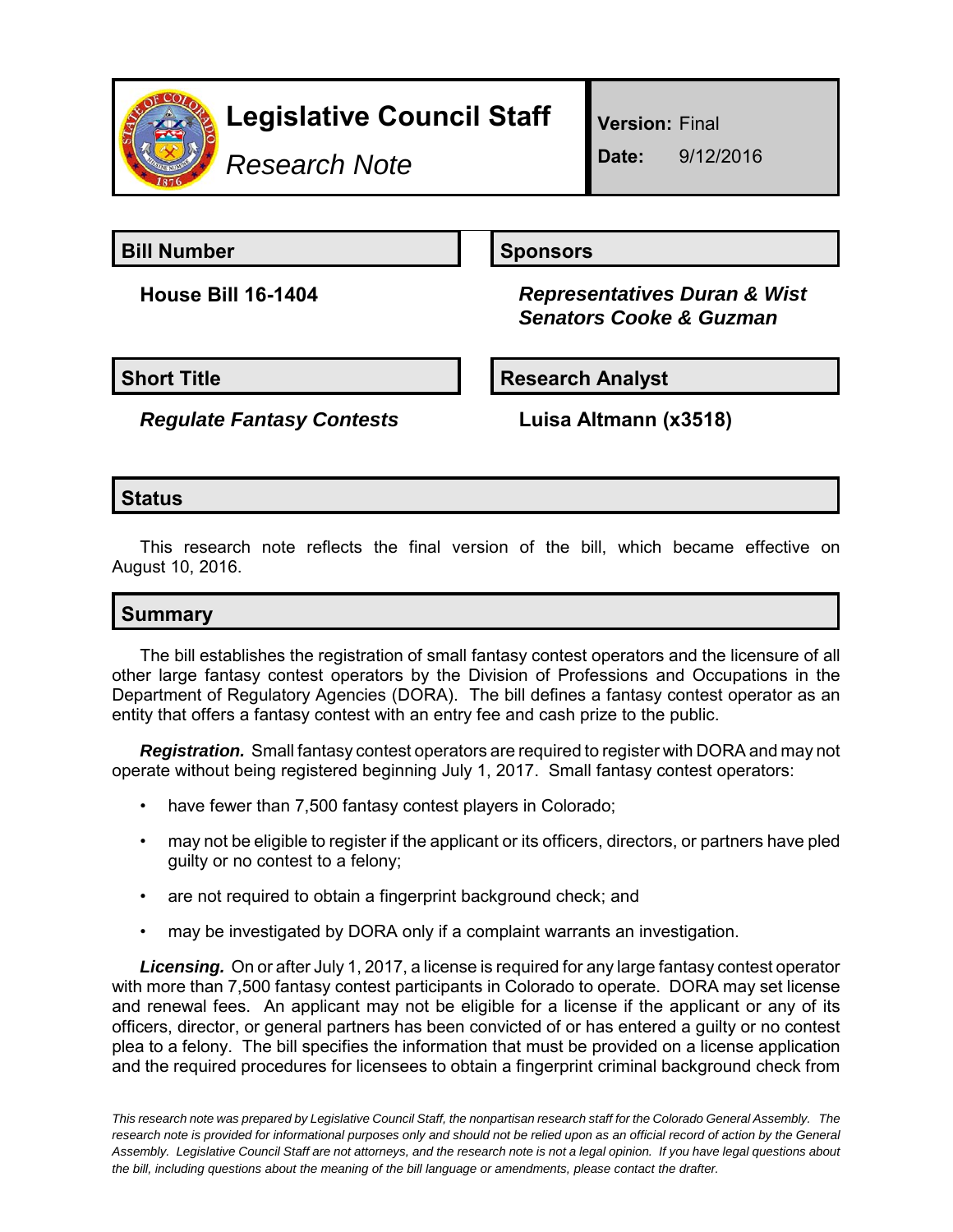the Colorado Bureau of Investigation.

*Operation of fantasy contests.* Fantasy contests may not include university, college, high school, or youth sporting events or utilize video or other depictions of slot machines, poker, blackjack, craps, or roulette. Fantasy contests may be conducted at a licensed gaming establishment, class B horse racing track, and a licensed facility at which pari-mutuel wagering occurs. In addition, the bill establishes certain restrictions and protections that registered and licensed operators must enact.

All fantasy contest operators must separate fantasy contests player funds from operational funds and maintain a reserve in the same amount as the deposits made to the accounts of fantasy players. Each operator must also maintain daily records of its operations for at least three years and contract with a third party to annually conduct an independent audit of the operator. The results of the audit must be submitted to DORA.

*Discipline.* DORA may deny, suspend, place on probation, issue a letter of admonition, or revoke a license or registration if a fantasy contest operator violates rules or provisions of the law, fails to meet the applicable requirements, or uses fraud to apply for a license or registration. DORA may appoint an administrative law judge to gather evidence and report findings and may issue a cease and desist order to licensed or registered fantasy contest operators. Any operator, including small fantasy contest operators, who violates the law may be assessed a civil penalty of up to \$1,000 per violation and DORA may file a civil action to collect the penalty.

The bill is repealed September 1, 2020, following the completion of a sunset review by DORA.

#### **Background**

According to the Fantasy Sports Trade Association, more than 56 million people play fantasy sports in the U.S. and Canada. Fantasy sports include season-long fantasy sports contests, where an individual manages a fantasy team for an entire sports season, and daily fantasy sports contests, where an individual selects a fantasy team for a single day. The fantasy team's performance is based on the actual statistical performance of athletes during real-world games. Individuals often pay an entry fee to enter a fantasy team in a fantasy sports contest.

At least 20 states are currently considering legislation designed to regulate fantasy contests in some way. Online fantasy sports are expressly legal in at least seven states and illegal in at least thirteen states.

#### **House Action**

*House Business Affairs and Labor Committee (April 5, 2016, and April 7, 2016).* The committee heard witness testimony on the bill on Tuesday, April 5, 2016. At the hearing, representatives from DraftKings and Head2Head Sports spoke in support of the bill. Four private citizens testified and requested specific changes to the bill. Representatives from DORA and the Colorado Division of Gaming responded to questions from the committee. At the committee hearing on Thursday, April 7, 2016, the committee referred the bill, unamended, to the House Finance Committee.

*House Finance Committee (April 20, 2016).* At the hearing, a representative from DraftKings testified in support of the bill. The committee adopted amendments L.008 and L.009, and referred the bill, as amended, to the House Appropriations Committee.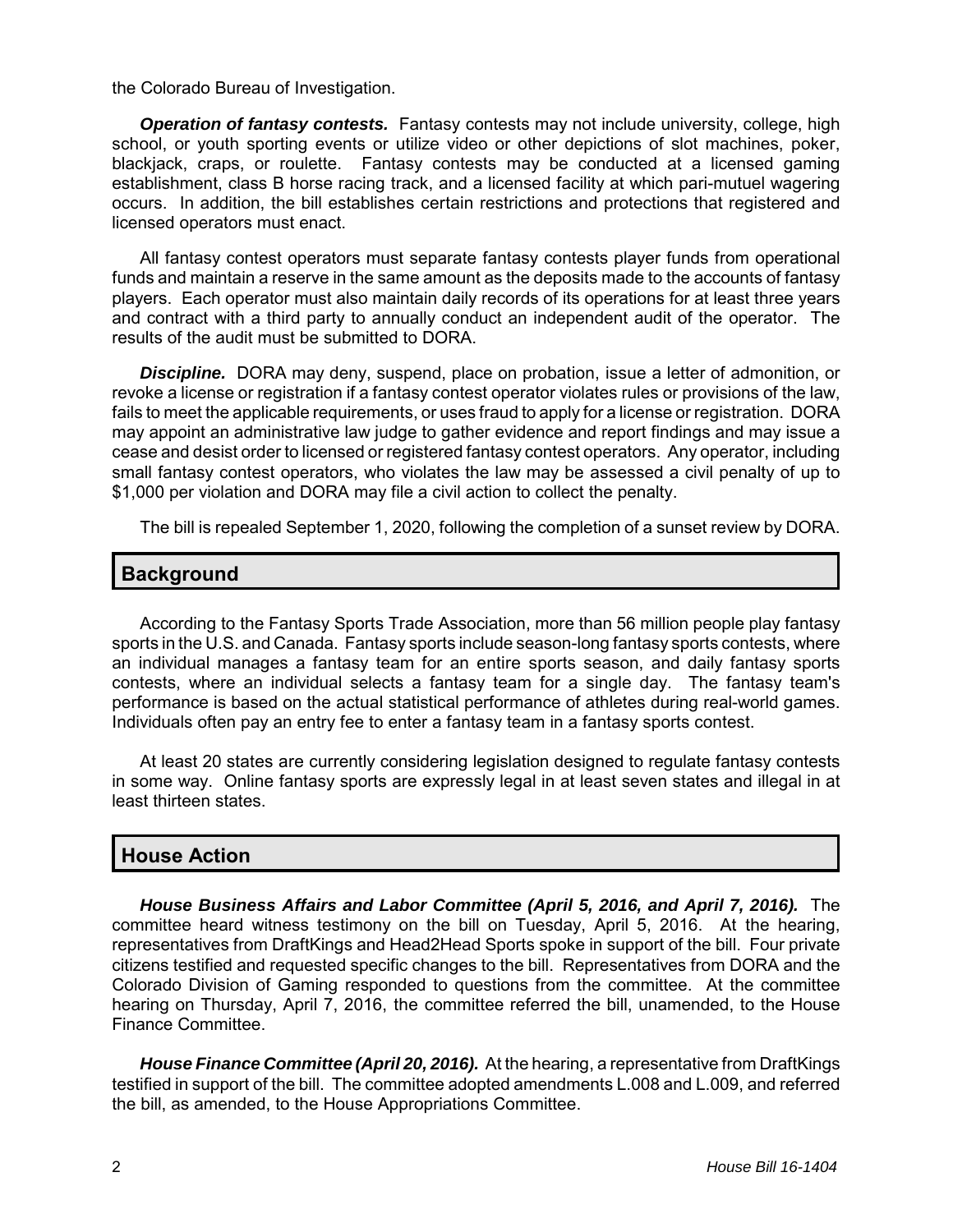Amendment L.008:

- removed the creation of the Office of Fantasy Contests within DORA;
- defined "small fantasy contest operator" and required small fantasy contest operators to register with DORA by July 1, 2017;
- required fantasy contest operators that are not "small fantasy contest operators" be licensed by DORA by July 1, 2017;
- added several consumer protection measures that all fantasy contest operators must implement;
- revised the penalties and discipline measures for fantasy contest operators;
- moved the effective date of the bill back one year to July 1, 2017; and
- replaced the safety clause with a petition clause.

Amendment L.009 amended L.008 and specified that a small fantasy contest operator applicant may not be eligible for registration if the applicant or any of its officers, directors, or general partners has been convicted of, or has entered a guilty or no contest plea, to a felony.

*House Appropriations Committee (April 22, 2016).* The committee adopted amendment J.001 and referred the bill to the House Committee of the Whole. The amendment added an appropriation clause to the bill.

*House second reading (April 22, 2016).* The House adopted the House Finance and House Appropriations Committee reports and amendment No. 3, and passed the bill, as amended, on second reading. Amendment No. 3 required that all fees paid by fantasy contest operator licensees be sufficient to cover DORA's costs to administer the licensure of fantasy contest operators.

*House third reading (April 25, 2016).* The House passed the bill on third reading with no amendments.

#### **Senate Action**

*Senate Finance Committee (May 3, 2016).* At the hearing, representatives from Head2Head Sports, Fantasy Sports for All, and DraftKings testified in support of the bill. A representative from Charlie Chedda's testified in opposition to the bill. The committee adopted amendments L.014 and L.015, and referred the bill, as amended, to the Senate Appropriations Committee.

Amendment L.014 specified that all of the regulations and registration requirements only apply to those fantasy contests with an entry fee. Amendment L.015 excluded small fantasy contest operators from having to conduct an annual audit, added a repeal date of September 1, 2020, and required that a sunset review be conducted prior to this date.

*Senate Appropriations Committee (May 5, 2016).* The committee referred the bill, unamended, to the Senate Committee of the Whole.

*Senate second reading (May 5, 2016).* The Senate adopted the Senate Finance Committee report and passed the bill, as amended, on second reading.

*Senate third reading (May 6, 2016).* The Senate passed the bill on third reading with no amendments.